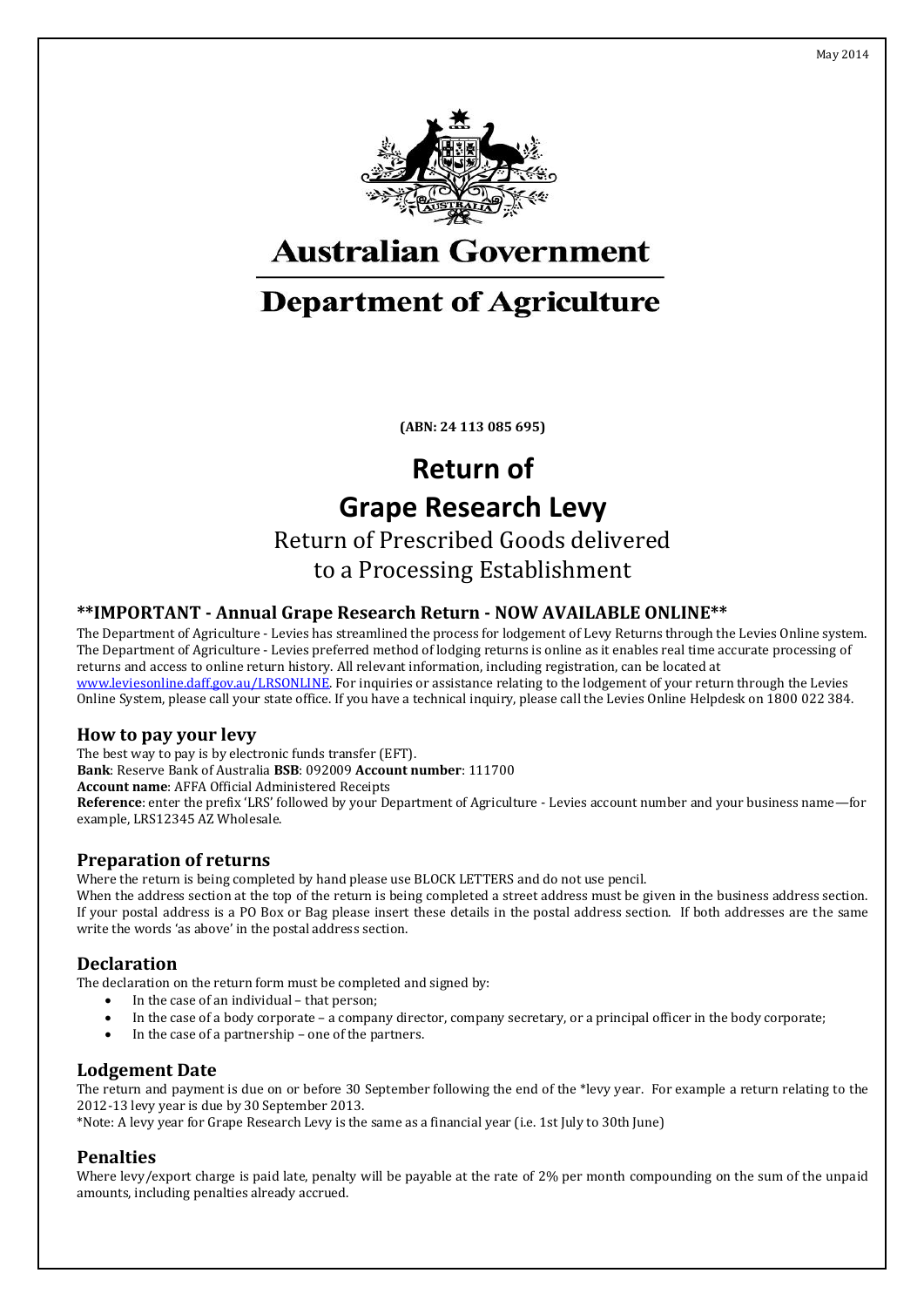|                                                                                                                                                                                                                                                                    | <b>Grape Research Levy</b><br>ABN: 24 113 085 695<br>Primary Industries Levies and Charges Collection Act 1991 |                                                                                                                                                             |                                                                                                                                                                                                                     |                                                  |  |                           |                              | Does this return cover<br>operations by more than one<br>processing establishment? |                    |                                                            |    |           |   |
|--------------------------------------------------------------------------------------------------------------------------------------------------------------------------------------------------------------------------------------------------------------------|----------------------------------------------------------------------------------------------------------------|-------------------------------------------------------------------------------------------------------------------------------------------------------------|---------------------------------------------------------------------------------------------------------------------------------------------------------------------------------------------------------------------|--------------------------------------------------|--|---------------------------|------------------------------|------------------------------------------------------------------------------------|--------------------|------------------------------------------------------------|----|-----------|---|
| <b>Australian Government</b><br><b>Department of Agriculture</b>                                                                                                                                                                                                   |                                                                                                                | Primary Industries (Excise) Levies Act 1999 and associated legislation.<br>YES    <br><b>Return of Prescribed Goods</b><br><b>Delivered to a Processing</b> |                                                                                                                                                                                                                     |                                                  |  |                           |                              |                                                                                    |                    | NO<br>(If YES, please provide<br>details on the next page) |    |           |   |
|                                                                                                                                                                                                                                                                    |                                                                                                                |                                                                                                                                                             |                                                                                                                                                                                                                     |                                                  |  |                           |                              |                                                                                    |                    |                                                            |    |           |   |
| Business name                                                                                                                                                                                                                                                      |                                                                                                                |                                                                                                                                                             |                                                                                                                                                                                                                     |                                                  |  |                           |                              |                                                                                    | LRS account number |                                                            |    |           |   |
| <b>Business</b> or<br>residential address<br>(not a PO Box or Bag)                                                                                                                                                                                                 |                                                                                                                |                                                                                                                                                             |                                                                                                                                                                                                                     |                                                  |  |                           |                              |                                                                                    |                    |                                                            |    |           |   |
|                                                                                                                                                                                                                                                                    |                                                                                                                | Postcode                                                                                                                                                    |                                                                                                                                                                                                                     |                                                  |  |                           |                              |                                                                                    |                    |                                                            |    |           |   |
| Postal address<br>(if different to above)<br>Business identifying number                                                                                                                                                                                           |                                                                                                                |                                                                                                                                                             |                                                                                                                                                                                                                     |                                                  |  |                           |                              |                                                                                    |                    | During the levy year:                                      |    |           |   |
|                                                                                                                                                                                                                                                                    |                                                                                                                | Postcode                                                                                                                                                    |                                                                                                                                                                                                                     |                                                  |  |                           |                              |                                                                                    |                    | From<br>1 July 20                                          |    |           |   |
|                                                                                                                                                                                                                                                                    |                                                                                                                |                                                                                                                                                             |                                                                                                                                                                                                                     |                                                  |  |                           |                              |                                                                                    |                    | To                                                         |    | 30 Jun 20 |   |
| (ACN, ABN etc. if applicable)                                                                                                                                                                                                                                      |                                                                                                                |                                                                                                                                                             |                                                                                                                                                                                                                     |                                                  |  |                           |                              |                                                                                    |                    |                                                            |    |           |   |
| Processing establishments must complete this form for all prescribed goods processed at the premises, including any contract<br>crushing undertaken for others. Details of contract crushing should be provided to the Department on the Contract Winemaking Form. |                                                                                                                |                                                                                                                                                             |                                                                                                                                                                                                                     |                                                  |  |                           |                              |                                                                                    |                    |                                                            |    |           |   |
| Prescribed goods                                                                                                                                                                                                                                                   | Levy<br>number                                                                                                 | Total quantities<br>(transferred from<br>reverse page)                                                                                                      |                                                                                                                                                                                                                     | Fresh grape<br>equivalent<br>(conversion factor) |  | Fresh grape<br>equivalent |                              |                                                                                    |                    | Rate of<br>levy                                            | \$ | Payable   | C |
|                                                                                                                                                                                                                                                                    | 007                                                                                                            |                                                                                                                                                             |                                                                                                                                                                                                                     |                                                  |  | (tonnes)                  |                              | 01                                                                                 | \$/tonne           |                                                            |    |           |   |
| <b>Fresh grapes</b>                                                                                                                                                                                                                                                |                                                                                                                | (tonnes)                                                                                                                                                    |                                                                                                                                                                                                                     | Tonnes x 1                                       |  |                           |                              | 02                                                                                 |                    |                                                            |    |           |   |
| 007<br><b>Dried grapes</b><br>* Note: Payment of levy not received in full by                                                                                                                                                                                      |                                                                                                                |                                                                                                                                                             | Tonnes x 3<br>(tonnes)                                                                                                                                                                                              |                                                  |  |                           |                              |                                                                                    |                    |                                                            |    |           |   |
|                                                                                                                                                                                                                                                                    |                                                                                                                | 30 September will attract late payment penalty.                                                                                                             |                                                                                                                                                                                                                     |                                                  |  |                           | <b>TOTAL LEVY PAYABLE</b> \$ |                                                                                    |                    |                                                            |    |           |   |
| Declaration:                                                                                                                                                                                                                                                       |                                                                                                                |                                                                                                                                                             | I declare that to the best of my knowledge the information contained on this return form and any attachments is<br>correct in every essential detail. "Giving false or misleading information is a serious offence" |                                                  |  |                           |                              |                                                                                    |                    |                                                            |    |           |   |
| Full name of declarant<br>(Please print)<br>Signature and date<br>Designation                                                                                                                                                                                      |                                                                                                                |                                                                                                                                                             | Mr/Mrs/Dr/Ms/Miss                                                                                                                                                                                                   |                                                  |  |                           |                              |                                                                                    |                    |                                                            |    |           |   |
|                                                                                                                                                                                                                                                                    |                                                                                                                |                                                                                                                                                             |                                                                                                                                                                                                                     |                                                  |  |                           |                              |                                                                                    |                    |                                                            |    |           |   |
|                                                                                                                                                                                                                                                                    |                                                                                                                |                                                                                                                                                             |                                                                                                                                                                                                                     |                                                  |  |                           |                              |                                                                                    |                    |                                                            |    |           |   |
| <b>Contact officer</b><br>details                                                                                                                                                                                                                                  | Full name<br>(Please print)                                                                                    |                                                                                                                                                             | Mr/Mrs/Dr/Ms/Miss                                                                                                                                                                                                   |                                                  |  |                           |                              |                                                                                    |                    |                                                            |    |           |   |
|                                                                                                                                                                                                                                                                    | Phone number                                                                                                   |                                                                                                                                                             | Facsimile r<br>$\mathcal{E}$<br>number                                                                                                                                                                              |                                                  |  |                           |                              |                                                                                    |                    |                                                            |    |           |   |
|                                                                                                                                                                                                                                                                    | Email address                                                                                                  |                                                                                                                                                             |                                                                                                                                                                                                                     |                                                  |  |                           |                              |                                                                                    |                    |                                                            |    |           |   |
| Method of<br>payment<br>(please tick)                                                                                                                                                                                                                              | Cheque                                                                                                         | <b>EFT</b>                                                                                                                                                  |                                                                                                                                                                                                                     | $\blacktriangleright$ Date deposited             |  | /20                       |                              | <b>OFFICE USE ONLY</b>                                                             |                    |                                                            |    |           |   |
| On completion, please<br>forward return together with payment to:                                                                                                                                                                                                  |                                                                                                                |                                                                                                                                                             | Date entered<br>For further enquiries about wine industry<br>levies and charges contact Department of<br>Levy Number<br>Agriculture - Levies' Adelaide office toll free<br>on 1800 814 961.<br>Signed               |                                                  |  |                           |                              |                                                                                    |                    |                                                            |    |           |   |
| Department of Agriculture - Levies<br>Locked Bag 4488<br>KINGSTON ACT 2604<br>0r                                                                                                                                                                                   |                                                                                                                |                                                                                                                                                             |                                                                                                                                                                                                                     |                                                  |  |                           |                              | <b>LEVY</b>                                                                        |                    |                                                            |    |           |   |
| Fax: 1800 609 150<br>Email: Levies.Management@agriculture.gov.au                                                                                                                                                                                                   |                                                                                                                |                                                                                                                                                             |                                                                                                                                                                                                                     |                                                  |  |                           |                              |                                                                                    |                    |                                                            |    |           |   |

May 2014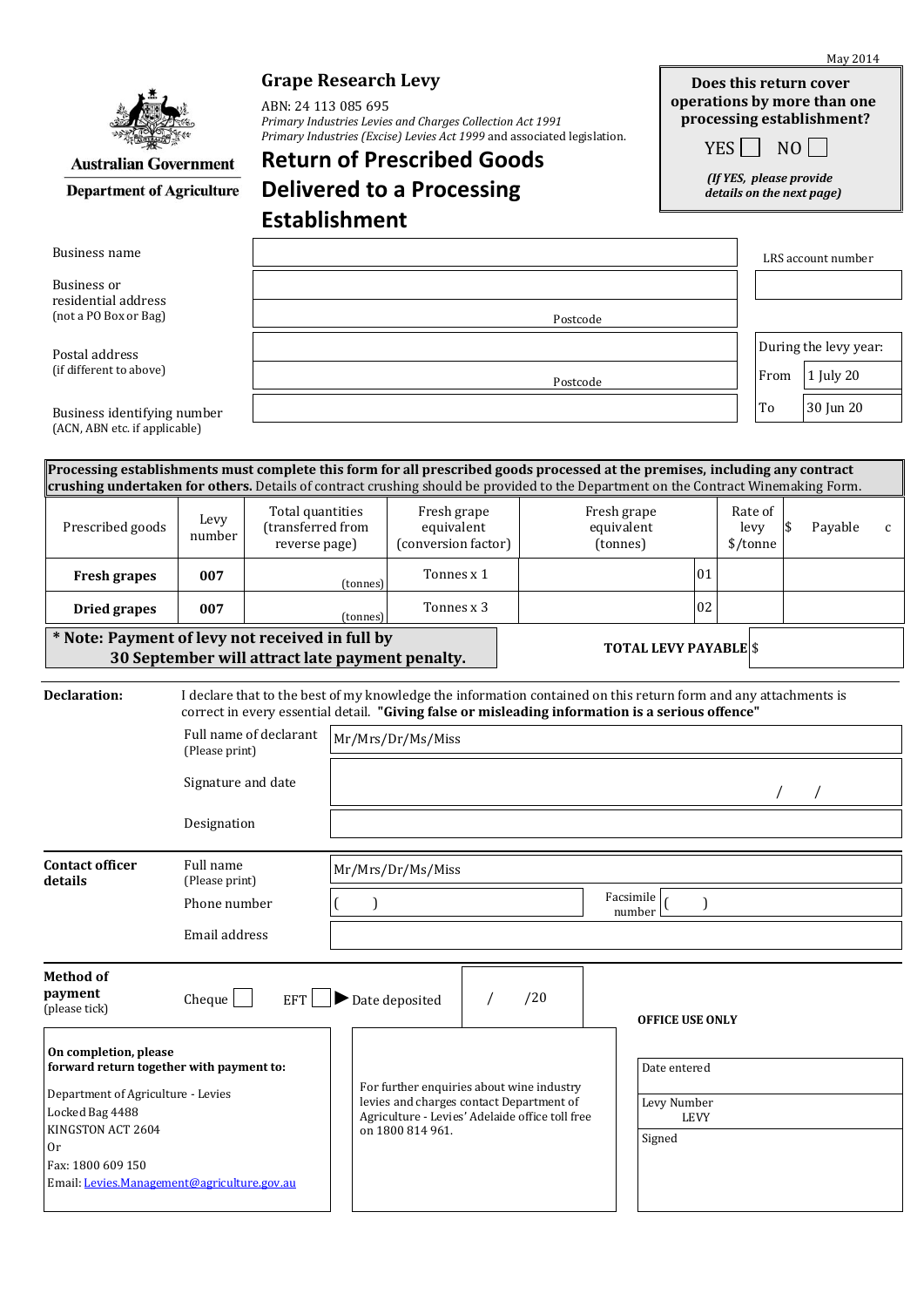LRS Account Number

| Name of                  | <b>Address of</b>                              | Fresh grapes | <b>Dried grapes</b> |
|--------------------------|------------------------------------------------|--------------|---------------------|
| processing establishment | processing establishment<br>(Physical Address) | Tonnes       | Tonnes              |
|                          |                                                |              |                     |
|                          |                                                |              |                     |
|                          |                                                |              |                     |
|                          |                                                |              |                     |
|                          |                                                |              |                     |
|                          |                                                |              |                     |
|                          |                                                |              |                     |
|                          |                                                |              |                     |
|                          |                                                |              |                     |
|                          |                                                |              |                     |
|                          |                                                |              |                     |
|                          |                                                |              |                     |
|                          | <b>TOTALS</b> (transfer to front page of form) |              |                     |